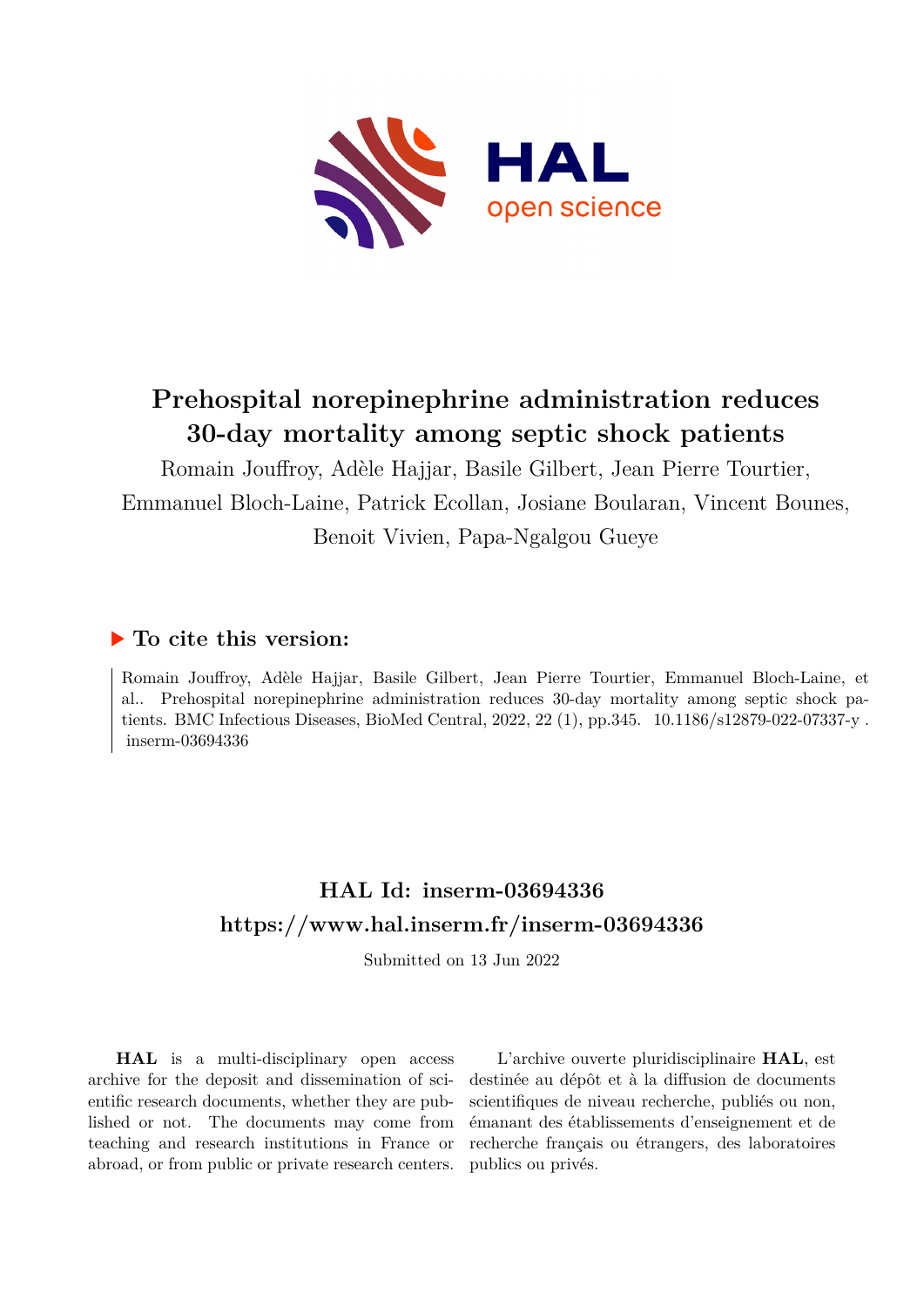## **RESEARCH**

**Open Access**

# Prehospital norepinephrine administration reduces 30-day mortality among septic shock patients

Romain Jouffroy<sup>1,2,3,4,5\*</sup>, Adèle Hajjar<sup>1</sup>, Basile Gilbert<sup>6</sup>, Jean Pierre Tourtier<sup>7</sup>, Emmanuel Bloch-Laine<sup>8,12</sup>, Patrick Ecollan<sup>9</sup>, Josiane Boularan<sup>10</sup>, Vincent Bounes<sup>6</sup>, Benoit Vivien<sup>2</sup> and Papa-Ngalgou Gueye<sup>5,11</sup>

## **Abstract**

Background: Despite differences in time of sepsis recognition, recent studies support that early initiation of norepinephrine in patients with septic shock (SS) improves outcome without an increase in adverse efects. This study aims to investigate the relationship between 30-day mortality in patients with SS and prehospital norepinephrine infusion in order to reach a mean blood pressure (MAP) > 65 mmHg at the end of the prehospital stage.

**Methods:** From April 06th, 2016 to December 31th, 2020, patients with SS requiring prehospital Mobile Inten‑ sive Care Unit intervention (MICU) were retrospectively analysed. To consider cofounders, the propensity score method was used to assess the relationship between prehospital norepinephrine administration in order to reach a MAP>65 mmHg at the end of the prehospital stage and 30-day mortality.

**Results:** Four hundred and seventy-eight patients were retrospectively analysed, among which 309 patients (65%) were male. The mean age was 69 $\pm$ 15 years. Pulmonary, digestive, and urinary infections were suspected among 44%, 24% and 17% patients, respectively. One third of patients ( $n=143$ ) received prehospital norepinephrine administration with a median dose of 1.0 [0.5–2.0] mg h<sup>-1</sup>, among which 84 (69%) were alive and 38 (31%) were deceased on day 30 after hospital-admission. 30-day overall mortality was 30%. Cox regression analysis after the propensity score showed a signifcant association between prehospital norepinephrine administration and 30-day mortality, with an adjusted hazard ratio of 0.42 [0.25–0.70],  $p < 10^{-3}$ . Multivariate logistic regression of IPTW retrieved a significant decrease of 30-day mortality among the prehospital norepinephrine group: ORa = 0.75 [0.70–0.79], p < 10<sup>-3</sup>.

**Conclusion:** In this study, we report that prehospital norepinephrine infusion in order to reach a MAP > 65 mmHg at the end of the prehospital stage is associated with a decrease in 30-day mortality in patients with SS cared for by a MICU in the prehospital setting. Further prospective studies are needed to confrm that very early norepinephrine infusion decreases septic shock mortality.

**Keywords:** Septic shock, Early, Prehospital setting, Norepinephrine, Mortality

\*Correspondence: romain.joufroy@gmail.com

<sup>1</sup> Intensive Care Unit, Ambroise Paré Hospital, Assistance Publique Hôpitaux Paris and Paris Saclay University, 9 avenue Charles de Gaulle, 92100 Boulogne-Billancourt, France

Full list of author information is available at the end of the article



## **Background**

Annually, sepsis afects more than 30 million people worldwide  $[1-3]$ . Sepsis represents one of the leading causes of morbidity and mortality among patients admitted to the intensive care unit (ICU) [4] with an overall mortality rate varying between 25 and 50% [5–7]. Every year, all over the world, around 11 million deaths are

© The Author(s) 2022. **Open Access** This article is licensed under a Creative Commons Attribution 4.0 International License, which permits use, sharing, adaptation, distribution and reproduction in any medium or format, as long as you give appropriate credit to the original author(s) and the source, provide a link to the Creative Commons licence, and indicate if changes were made. The images or other third party material in this article are included in the article's Creative Commons licence, unless indicated otherwise in a credit line to the material. If material is not included in the article's Creative Commons licence and your intended use is not permitted by statutory regulation or exceeds the permitted use, you will need to obtain permission directly from the copyright holder. To view a copy of this licence, visit [http://creativecommons.org/licenses/by/4.0/.](http://creativecommons.org/licenses/by/4.0/) The Creative Commons Public Domain Dedication waiver ([http://creativeco](http://creativecommons.org/publicdomain/zero/1.0/) [mmons.org/publicdomain/zero/1.0/](http://creativecommons.org/publicdomain/zero/1.0/)) applies to the data made available in this article, unless otherwise stated in a credit line to the data.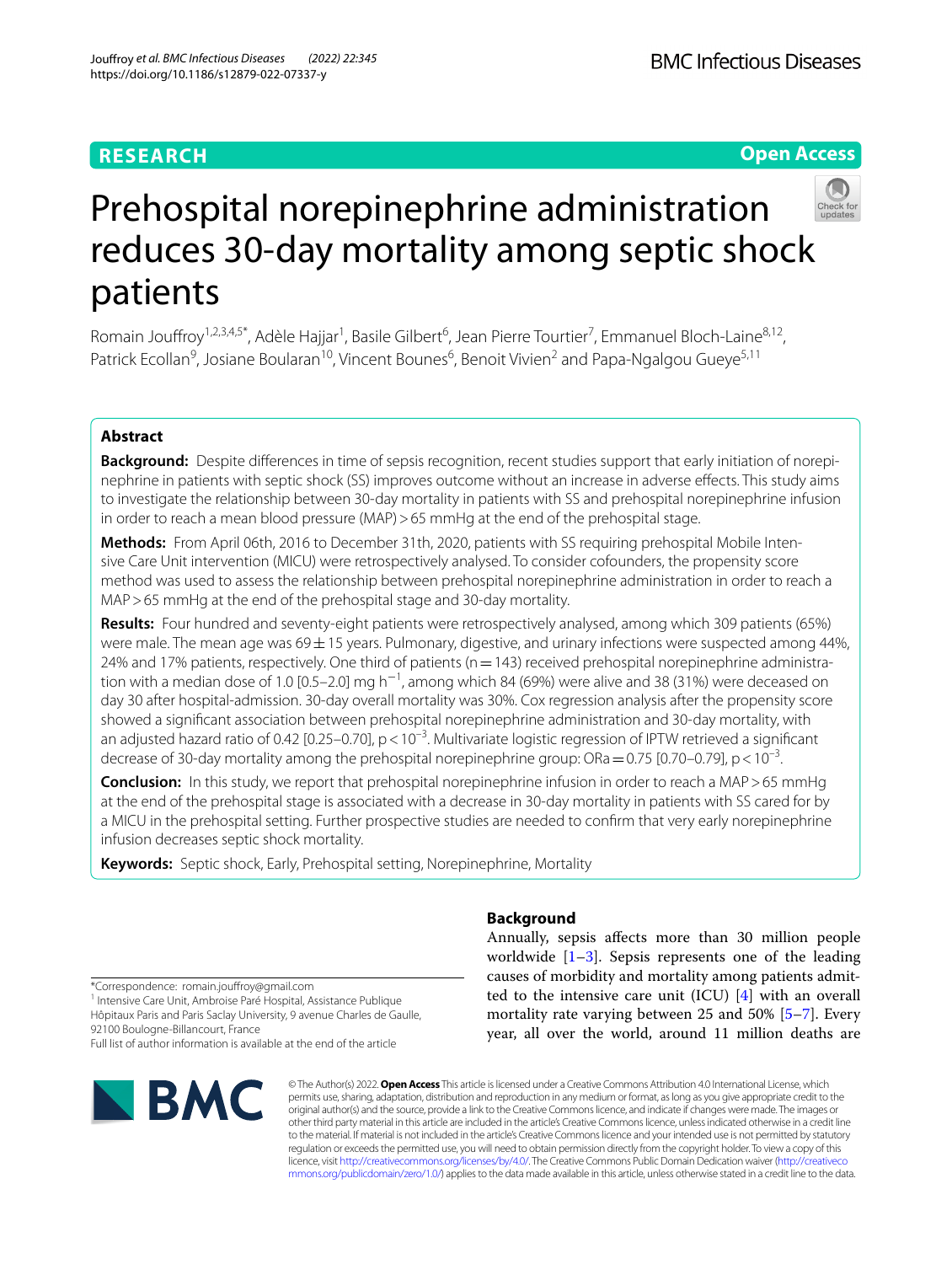related to sepsis [3], among which one-third to one-half occur in-hospital [8].

From a pathophysiological point of view, sepsis leads to an absolute and relative hypovolemia, due to a vascular tone decrease, refected by micro, e.g., skin mottling, and macrocirculation, e.g., hypotension, parameters alteration. Consequently, in order to correct hypovolemia, to restore the vascular tone, and to ensure tissues perfusion  $[9, 10]$ , the guidelines recommend early fluid volume expansion, at least 30 ml  $\text{kg}^{-1}$  of intravenous crystalloids within the first 3 h, and norepinephrine infusion  $[11–13]$ . However, excessive fluid resuscitation, i.e., undue fluid volume expansion, results in a risk of fuid overload [14], and is independently associated with increased mortality in septic shock [15–19]. Otherwise, recent experimental data report a paradoxical increase in vasopressor requirement after high fuid volume expansion secondary to endothelial damage related to atrial natriuretic peptide shedding [20].

Consequently, the optimal timing to start norepinephrine administration is a question of utmost importance. Recent guidelines updates recommend early, within a "1-h bundle" of, norepinephrine administration, before fuid volume expansion achievement/failure should be performed in order to maintain a mean arterial pressure of at least 65 mmHg [21, 22]. However, for in-hospital patients, T0 time for "1-h bundle" initiation varies between studies due to the diagnostic difficulties of initial sepsis severity. To date, most cases of sepsis (70%) occur outside hospital environment [23], and the median time to hospital transport is around 1 h. Prompt prehospital correction of hypotension improves septic shock survival [24] according to previous in-hospital studies reporting the infuence of delays in correcting hypotension [25– 27]. A recent systematic review and meta-analysis among in-hospitalized septic shock reported that early norepinephrine administration in patient with septic shock was associated with decreased short-term mortality, a shorter time to achieved target mean arterial pressure, and lower fuid expansion within 6 h [28].

Nevertheless, the impact of very early norepinephrine administration, since the prehospital setting, in patients with septic shock, remains unexplored. This study aims to investigate the relationship between prehospital norepinephrine administration in order to reach a MAP>65 mmHg at the end of the prehospital stage and 30-day mortality in patients with septic shock.

#### **Methods**

#### **Patients**

emergency medical situations. The SAMU is a dispatch centre where a team of assistants and physicians answer calls and triage the patients' complaints [30]. SAMU may send to the scene the SMUR (Mobile Emergency and Resuscitation Service), a mobile intensive care unit (MICU), in order to provide out-of-hospital care and to transport to a defnitive in-hospital facility: either the emergency department (ED) or directly to the intensive care unit (ICU). For life-threatening emergencies, the MICU team is able to manage major emergencies [31]. The MICU team is composed of a driver, a nurse and an emergency physician [31].

From April 06th, 2016 to December 31th, 2020, patients with a diagnosis of septic shock according to the 2012 sepsis-2 conference [32] cared for by a MICU teams of one of 7 French hospital centres (Necker-Enfants malades Hospital, Lariboisière Hospital, La Pitié-Salpêtrière Hospital, Hôtel Dieu Hospital, APHP, Paris—France; The Paris Fire Brigade Paris,-France; The Toulouse University Health Centre, Toulouse—France and the Castres Hospital, Castres—France) were retrospectively included and patients care records were retrospectively analyzed. Patients who were younger than 18 years, and/or are pregnant, and/or have serious comorbid conditions with an unknown prehospital life support and/or with guardianship or curatorship were not included. Treatments management and strategy used to achieve an MAP at the end of prehospital care were left to the MICU physician's discretion.

Patients' demographic characteristics (age, weight, height, and gender), suspected prehospital origin of sepsis, initial prehospital (e.g., the frst MICU contact), and fnal prehospital (e.g., at the end of prehospital stage) vital sign values [systolic (SAP), diastolic (DAP) and mean arterial pressure (MAP)] were measured with a noninvasive automated device in all centres. Heart rate (HR), pulse oximetry (SpO<sub>2</sub>), respiratory rate (RR), temperature and Glasgow coma scale (GCS), plasma blood glucose, duration of prehospital care, and prehospital treatments delivered (antibiotic therapy type and dose, fuid volume expansion type and dose, as well as catecholamine type and dose) were collected from MICU prehospital medical reports. Determination of volume per kg of prehospital fuid resuscitation was based on the recorded ideal body weight.

Previous underlying comorbidities (chronic cardiac failure, chronic renal failure, chronic obstructive pulmonary disease, diabetes mellitus, and history of cancer) were also collected in order to take into account the underlying condition [33].

The length of stay (LOS) in the ICU, in-hospital LOS, and the 30-day mortality were retrieved from medical reports in case of in-hospital death or by call when the

As previously reported [29], in France, a public health control organisation, the SAMU (Urgent Medical Aid Service) provides the medical response to prehospital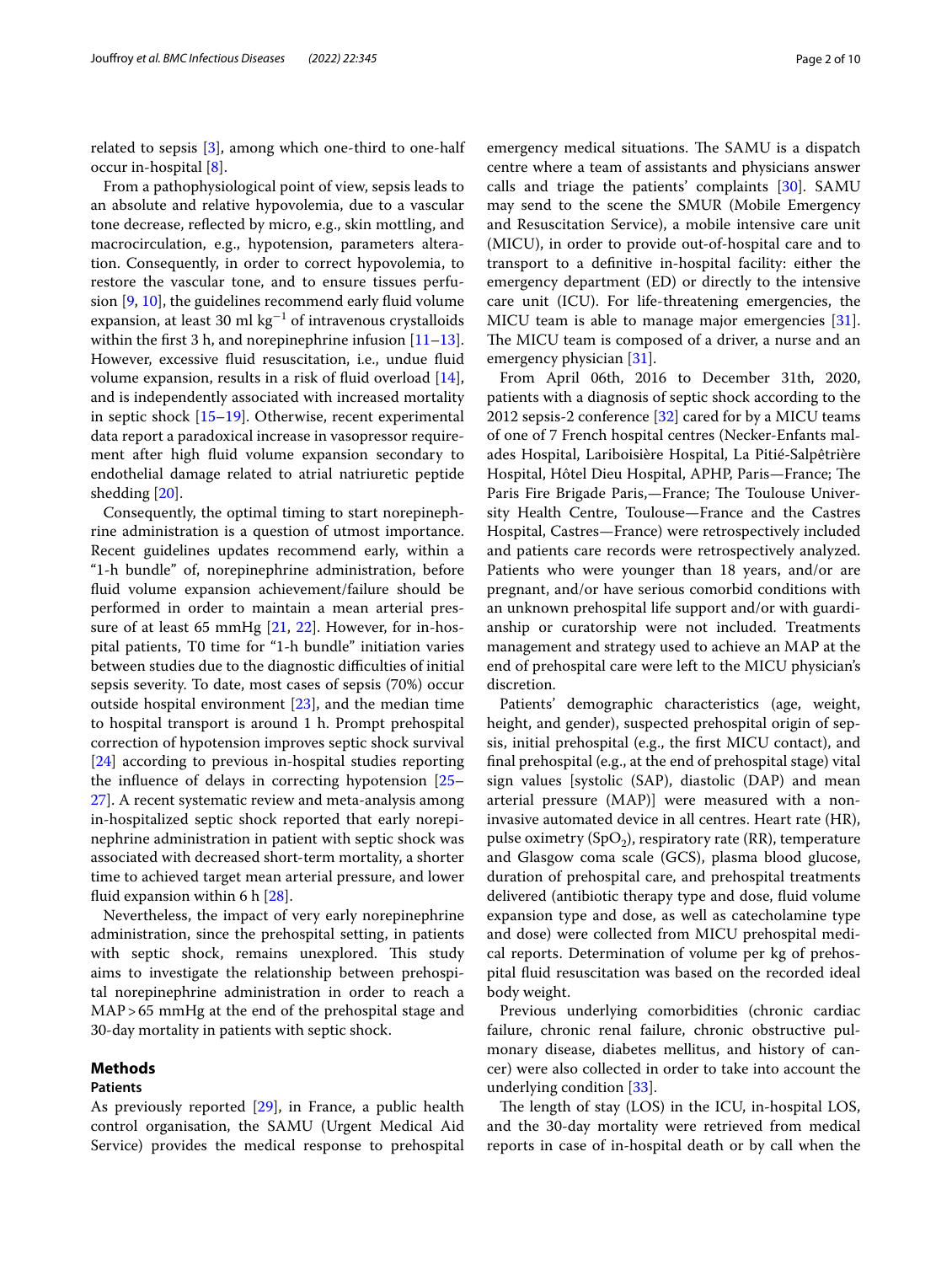patient was discharged from the hospital. The Sequential Organ Failure Assessment (SOFA) score [34] and the Simplifed Acute Physiology Score (SAPS 2) [35] were calculated 24 h after ICU admission.

#### **Ethical considerations**

The study was approved by the French Society of Anaesthesia and Intensive Care ethics committee on December 12th, 2017 (Ref number: IRB 00010254-2017-026). The ethics committee considered that consent of patients was waived for participation in this observational study.

#### **Statistical analysis**

Results are expressed as a mean with standard deviation for quantitative parameters with a normal distribution, as median with interquartile range [Q1–Q3] for parameters with a non-Gaussian distribution, and as absolute values and percentages for qualitative parameters.

The primary outcome was the 30-day mortality rate. The secondary outcomes were the in-ICU LOS and inhospital LOS.

Univariate and multivariate analyses were performed to evaluate the relationship between each covariate and the 30-day mortality rate.

Prehospital norepinephrine administration was encoded as a qualitative covariate  $(0=absent$  and  $1 =$  present), for norepinephrine infusion in order to reach a MAP>65 mmHg at the end of the prehospital stage.

In order to reduce the efect of potential confounders on primary and secondary outcomes, a propensity score matching was used to balance the diferences in baseline characteristics between patients with prehospital norepinephrine administration and those without prehospital norepinephrine administration. The propensity score (i.e., the probability of prehospital norepinephrine administration), was estimated using logistic regression based on potential confounders on 30-day mortality: age, chronic cardiac failure, SAPS2 score, bacteriological identifcation, chronic obstructive pulmonary disease, initial mean blood pressure, i.e., the frst measurement performed in the prehospital setting, history of cancer, prehospital fuid expansion, prehospital antibiotic administration, prehospital duration and MICU centre.

The nearest neighbour matching method was used to match patients based on the logit of the propensity score. The balance of covariates after matching was assessed by absolute mean diferences with a considered acceptable threshold of 10%. A survival analysis using Cox proportional hazards regression was used to compare the 30-day mortality of patients with and without prehospital norepinephrine administration in the propensity score–matched cohort. Proportional hazards assumption was verifed for each Cox model variable by Kaplan Meier curves and the log-rank test. To eliminate the potential bias related to the potential interaction between prehospital AB administration and prehospital norepinephrine administration, we performed a survival analysis using Cox proportional hazards regression including an interaction term between prehospital AB administration and prehospital norepinephrine administration.

Additional sensitivity analyses were performed on diferent fnal prehospital MAP levels (>70, 75 and 80 mmHg) independent of a pre-existing hypertension history and in 2 subgroups: (1) MAP > 65 mmHg if no hypertension history and (2) MAP>75 mmHg if preexisting hypertension. To assess the causal link between 30-day mortality rate and prehospital norepinephrine administration, an Inverse Probability Treatment Weighting (IPTW) method without weight truncation was used to control for confounding on the crude cohort.

Results are expressed by an adjusted Hazard ratio (aHR) with 95 percent confdence intervals [95 CI]. All tests were 2-sided with a statistically signifcant *p-value*of<00.05. All analyses were performed using R 3.4.2 (<http://www.R-project.org>; the R Foundation for Statistical Computing, Vienna, Austria).

## **Results**

## **Patient characteristics**

Four hundred seventy-eight patients with septic shock requiring action by a prehospital MICU were included in this study. Among them, 309 patients (65%) were male, and the mean age was  $69 \pm 15$  years old (Table 1).

Pulmonary, digestive and urinary infections were suspected among 44%, 24% and 17% patients, respectively (Table 2).

No signifcant diference in the prehospital stage duration was observed between patients who survived and those who died (Table 1).

No signifcant diference in the prehospital fuid expansion indexed on real body weight was observed between survival and deceased patients (Table 1).

No signifcant diference in terms of survival was observed between patients who received and those who did not receive prehospital antibiotic therapy (Table 1).

Among the 124 patients (26%) who received antibiotics prior to hospital admission, 74% were treated with 3rd generation cephalosporin among which 59% was with cefotaxime and 61% with ceftriaxone.

The median ICU length of stay was  $4$  [2–8] days and the median length of stay in a hospital was 10 [5–18] days (Table 1).

The 30-day overall mortality rate reached 31%.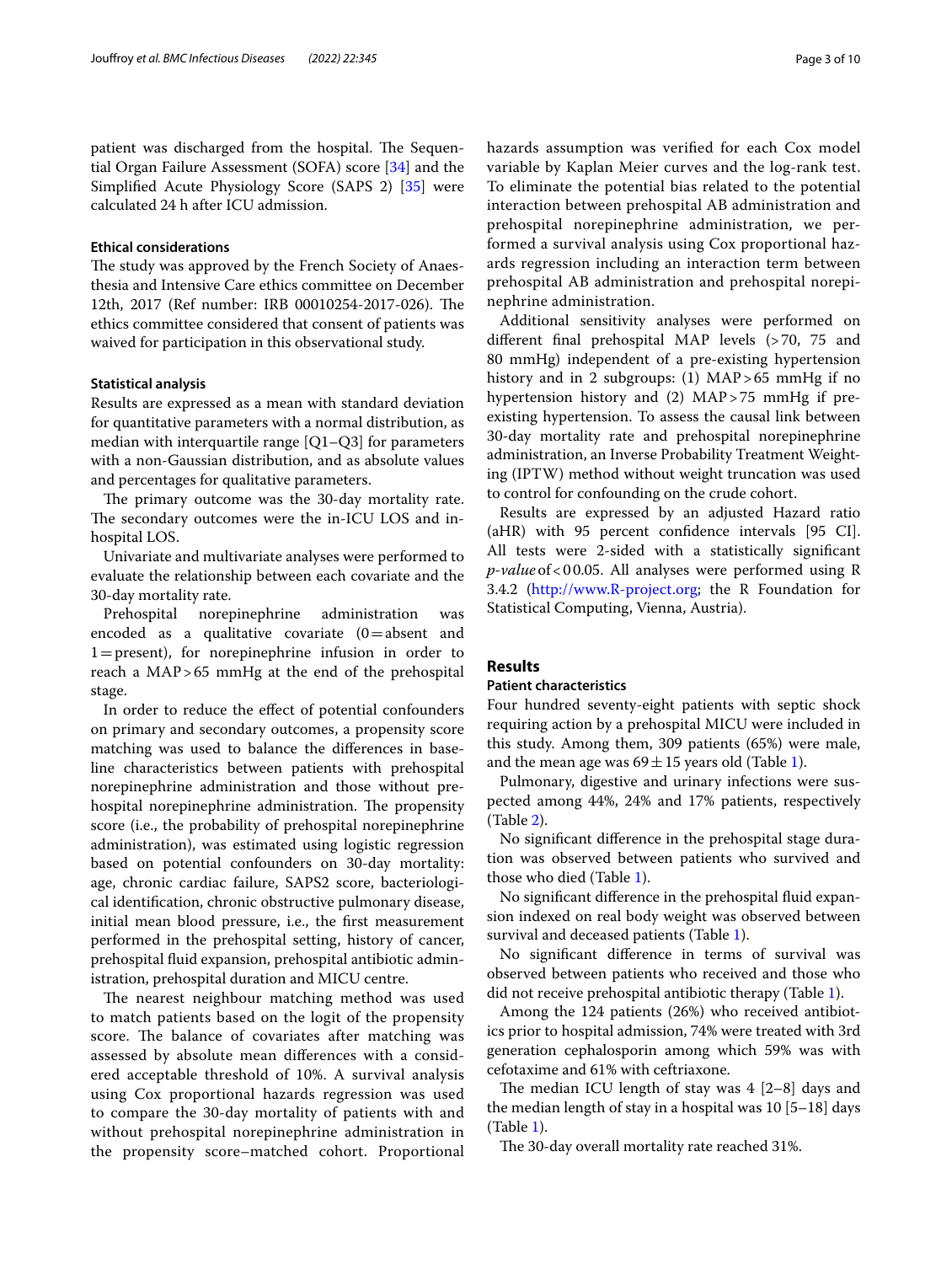## **Table 1** Population characteristics

|                                                        | <b>Overall population</b><br>$(n=478)$ | Living ( $n = 332$ ) | Deceased ( $n = 146$ ) | p value     |
|--------------------------------------------------------|----------------------------------------|----------------------|------------------------|-------------|
| Demographics                                           |                                        |                      |                        |             |
| Age (years)                                            | $69 + 15$                              | $67 + 15$            | $73 + 14$              | $2.10^{-3}$ |
| Hypertension                                           | 196 (41%)                              | 134 (40%)            | 62 (42%)               | 0.937       |
| Chronic cardiac failure                                | 105 (22%)                              | 52 (16%)             | 53 (36%)               | $< 10^{-3}$ |
| Diabetes mellitus                                      | 129 (27%)                              | 94 (28%)             | 35 (24%)               | 0.120       |
| Cancer history                                         | 169 (35%)                              | 104 (31%)            | 65 (44%)               | 0.011       |
| COPD                                                   | 70 (15%)                               | 45 (14%)             | 25 (17%)               | 0.203       |
| Chronic renal failure                                  | 68 (14%)                               | 41 (12%)             | 27 (18%)               | 0.082       |
| Prehospital                                            |                                        |                      |                        |             |
| SBP (mmHg)                                             | $98 + 41$                              | $100 \pm 46$         | $94 \pm 29$            | 0.095       |
| DBP (mmHg)                                             | $58 + 20$                              | $59 + 21$            | $55 \pm 20$            | 0.058       |
| MAP (mmHg)                                             | $70 + 22$                              | $72 + 23$            | $68 \pm 22$            | 0.112       |
| HR (beats min <sup>-1</sup> )                          | $114 \pm 29$                           | $115 \pm 27$         | $112 \pm 30$           | 0.375       |
| $RR$ (movements min <sup>-1</sup> )                    | $30 [22 - 36]$                         | $28 [31 - 35]$       | 31 [25-38]             | 0.043       |
| Pulse oximetry (%)                                     | 92 [85-96]                             | 93 [86-97]           | 90 [83-95]             | 0.021       |
| Body core temperature (°C)                             | 38.3 [36.4-39.1]                       | 38.5 [36.8-39.3]     | 38.0 [35.8-39.0]       | 0.007       |
| Glasgow coma scale                                     | $15[13-15]$                            | $15[13-15]$          | $14$ [11-15]           | 0.010       |
| Blood lactate (mmol $I^{-1}$ )                         | $5.9 \pm 3.4$                          | $5.8 \pm 3.4$        | $6.3 \pm 3.6$          | 0.313       |
| Fluid expansion (ml)                                   | 750 [500-100]                          | 750 [500-1000]       | 750 [500-1200]         | 0.464       |
| Fluid expansion indexed on body weight<br>$(mkq^{-1})$ | $14 + 9$                               | $14 + 9$             | $14 + 9$               | 0.890       |
| Norepinephrine administration                          | 143 (30%)                              | 99 (30%)             | 44 (30%)               | 0.927       |
| Norepinephrine dose (mg $h^{-1}$ )                     | $1.0$ [0.5-2.0]                        | $1.0$ [0.5-2.0]      | $1.3$ [ $1.0 - 2.0$ ]  | 0.065       |
| Prehospital AB administration                          | 124 (26%)                              | 91 (72%)             | 33 (23%)               | 0.206       |
| Prehospital duration (min)                             | $72 + 34$                              | $70 + 34$            | 74 ± 34                | 0.291       |
| Hospital                                               |                                        |                      |                        |             |
| Initial SBP (mmHg)                                     | $105 \pm 26$                           | $106 \pm 26$         | $101 \pm 26$           | 0.016       |
| Initial DBP (mmHq)                                     | $62 \pm 19$                            | $63 \pm 19$          | $59 + 19$              | 0.040       |
| Initial MBP (mmHq)                                     | $76 \pm 20$                            | $77 + 19$            | $73 + 20$              | 0.023       |
| Initial HR (beats min <sup>-1</sup> )                  | $107 + 26$                             | $107 + 24$           | $106 \pm 29$           | 0.732       |
| Initial RR (movements $min^{-1}$ )                     | 25 [19-30]                             | 24 [18-30]           | 26 [20-35]             | 0.011       |
| Initial pulse oximetry (%)                             | 97 [94-99]                             | 97 [95-99]           | 97 [93-98]             | $10^{-3}$   |
| Initial body core temperature (°C)                     | 38.0 [36.0-39.0]                       | 39.0 [37.0-39.0]     | 36.5 [35.0-38.8]       | 0.009       |
| Initial Glasgow coma scale                             | $15[14-15]$                            | $15[14-15]$          | $14$ [12-15]           | $< 10^{-3}$ |
| Initial blood lactate (mmol $ ^{-1}$ )                 | $4.3 \pm 3.4$                          | $3.6 \pm 2.9$        | $5.8 \pm 3.9$          | $< 10^{-3}$ |
| SOFA score                                             | $6[4-10]$                              | $6[3-9]$             | $8[5-11]$              | $< 10^{-3}$ |
| SAPS2 score                                            | $61 \pm 22$                            | $55 \pm 20$          | $72 + 21$              | $< 10^{-3}$ |
| In-ICU length of stay (days)                           | $4[2-8]$                               | $5[2-9]$             | $3[1-8]$               | 0.009       |
| In-hospital length of stay (days)                      | $10[5 - 18]$                           | $14 [8 - 23]$        | $5[2-11]$              | $< 10^{-3}$ |

Results were expressed as mean and standard deviation for quantitative parameters (normal distribution), as median and interquartile range for quantitative parameters (non-gaussian distribution), and as absolute value and percentage for qualitative parameters. P-value corresponds to the comparison between deceased and living patients

*SBP* systolic blood pressure, *DBP* diastolic blood pressure, *MBP* mean blood pressure, *HR* heart rate, *RR* respiratory rate, *ICU* intensive care unit, *SOFA* sequential organ failure assessment, *SAPS2* simplifed acute physiology score 2nd version, *HIV* human immunodefciency virus, *COPD* chronic obstructive pulmonary disease, *AB* antibiotic therapy, *min* minutes

Values in bold indicate a p-value < 0.05 between living and deceased patients

## **Primary outcome**

One hundred and forty-three patients (30%) received prehospital norepinephrine administration with a

median dose of 0.25 [0.13–0.47] mcg  $\text{kg}^{-1}$  min<sup>-1</sup>. Among them, 99 patients (69%) were alive whereas 44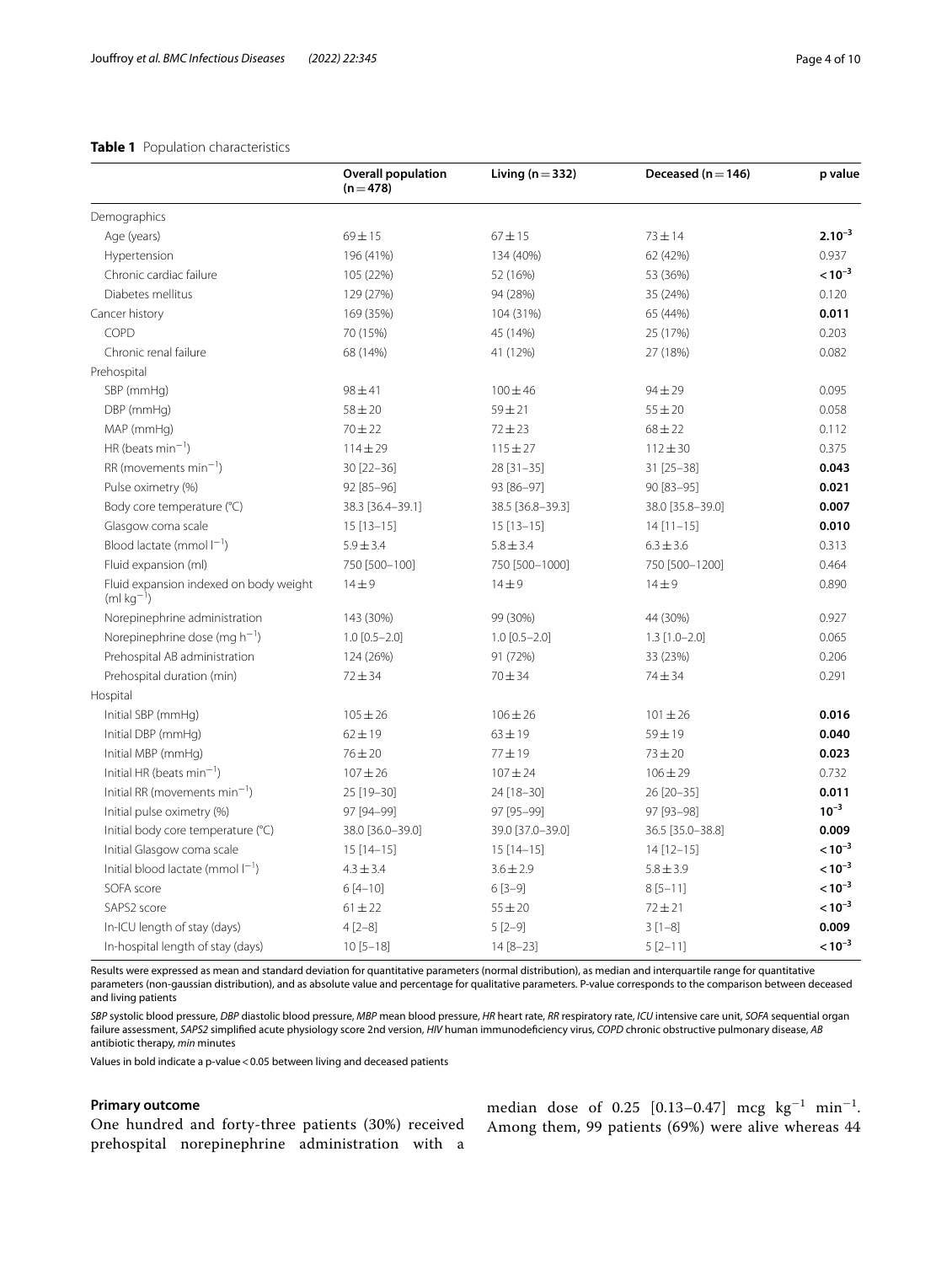#### **Table 2** Presumed septic shock origins

| Origin           | n (percentage) |
|------------------|----------------|
| Pulmonary        | 210 (44%)      |
| Digestive        | 115 (24%)      |
| Urinary          | 80 (17%)       |
| Cutaneous        | 30 (6%)        |
| Meningeal        | 9(2%)          |
| Gynaecological   | 3(1%)          |
| Fars nose throat | $2(0.5\%)$     |
| Cardiovascular   | $2(0.5\%)$     |
| Unknown          | 27 (6%)        |

Data are expressed in absolute value and the corresponding percentages are indicated into brackets. Due to percentage rounding, the sum overpasses 100%

(30%) were deceased on day 30 after hospital-admission  $(p=0.927)$  (Table 3).

Bivariate analysis reported a signifcant association between 30-day mortality and age, chronic cardiac failure, cancer, prehospital initial body core temperature, initial Glasgow coma scale, initial respiratory rate, initial pulse oximetry, fnal systolic blood pressure, fnal diastolic pressure, fnal mean arterial pressure, fnal respiratory rate, fnal pulse oximetry, fnal Glasgow coma scale, fnal body core temperature, fnal blood lactatemia, in ICU and in-hospital length of stay, SOFA score and SAPS2 score (Table 1).

#### **Survival analysis**

The matched population consists of 52 controls, i.e., no prehospital norepinephrine administration and 123 cases, i.e., prehospital norepinephrine administration. The absolute mean differences between cases and controls after propensity score matching are depicted in Fig. 1.

Using Cox regression analysis after matching, prehospital norepinephrine administration was signifcantly associated with a 30-day mortality decrease, an adjusted hazard ratio (aHR) of 0.42 [0.25–0.70], and a log rank test  $p=0.01$ . Kaplan Meier curves depict differences on 30-day survival in both subgroups after adjustment of confounders (Fig. 2).

Cox regression analysis including an interaction term between prehospital AB administration and prehospital norepinephrine administration, reported a nonsignifcant association with 30-day mortality (aHR: 1.11  $[0.39-3.19]$ ,  $p = 0.85$ ).

#### **Sensitivity analysis**

Using 3 diferent levels for fnal prehospital MAP (>70, 75 and 80 mmHg) independent of a pre-existing hypertension history, Cox regression analysis did not result in an increase of signifcance between prehospital norepinephrine administration and 30-day mortality ( $aHR = 0.50$  $[0.25-0.70]$ , aHR = 0.48  $[0.26-0.87]$ , aHR = 0.57  $[0.34-$ 0.97] respectively,  $p=0.01$ ). Conversely, in the 2 subgroups based on previous hypertension history, Cox regression analysis results showed a persistent signifcant association between prehospital norepinephrine administration and 30-day mortality:  $aHR = 0.42$  [0.24-0.75],  $p < 10^{-3}$ .

In a multivariate logistic regression model of Inverse Probability Treatment Weighting, the 30-day mortality in the prehospital norepinephrine group signifcantly decreased (aOR = 0.75 [0.70–0.79],  $p < 10^{-3}$ ).

## **Discussion**

In this study, we observed that prehospital norepinephrine infusion in order to reach a MAP of at least 65 mmHg in patients with septic shock cared for by a MICU in the prehospital setting is associated with a decrease in 30-day mortality.

Sepsis leads to a systemic response infammatory syndrome (SRIS) characterised by an absolute hypovolemia related to vascular leakage and by a relative hypovolemia related to the systemic vasodilatation, both refected by macro circulatory (e.g., low blood pressure) and microcirculatory (e.g., blood lactate or skin mottling) markers [36]. Previous studies reported that the association between these clinical and biological microcirculatory failure parameters are associated with a poor outcome [37, 38].

In order to restore the organs' perfusion, i.e., by restoring cardiac output and mean arterial pressure, and the tissue perfusion surrogate, the 2016 SEPSIS-3 conference recommends early fluid expansion (30 ml  $kg^{-1}$  of intravenous crystalloid within 3 h after sepsis recognition) and catecholamine, norepinephrine infusion, when MAP remains lower than 65 mmHg [12]. Moreover, the Surviving Sepsis Campaign 2019 recommendations updates, even advocate, the use of vasopressors during or after fuid resuscitation to reach and maintain a  $MAP \geq 65$  mmHg within the first hour after sepsis recognition [22]. Our results are in line with previous studies reporting evidence that uncontrolled and excessive fluid resuscitation is not safe  $[13, 16]$ . Several observational studies have reported an association between sepsis mortality, (1) the volume of resuscitation fuids and (2) net fluid balance  $[14–19]$ . In order to avoid fluid overload consequences [15–19, 39], recent data support that norepinephrine infusion in combination with, but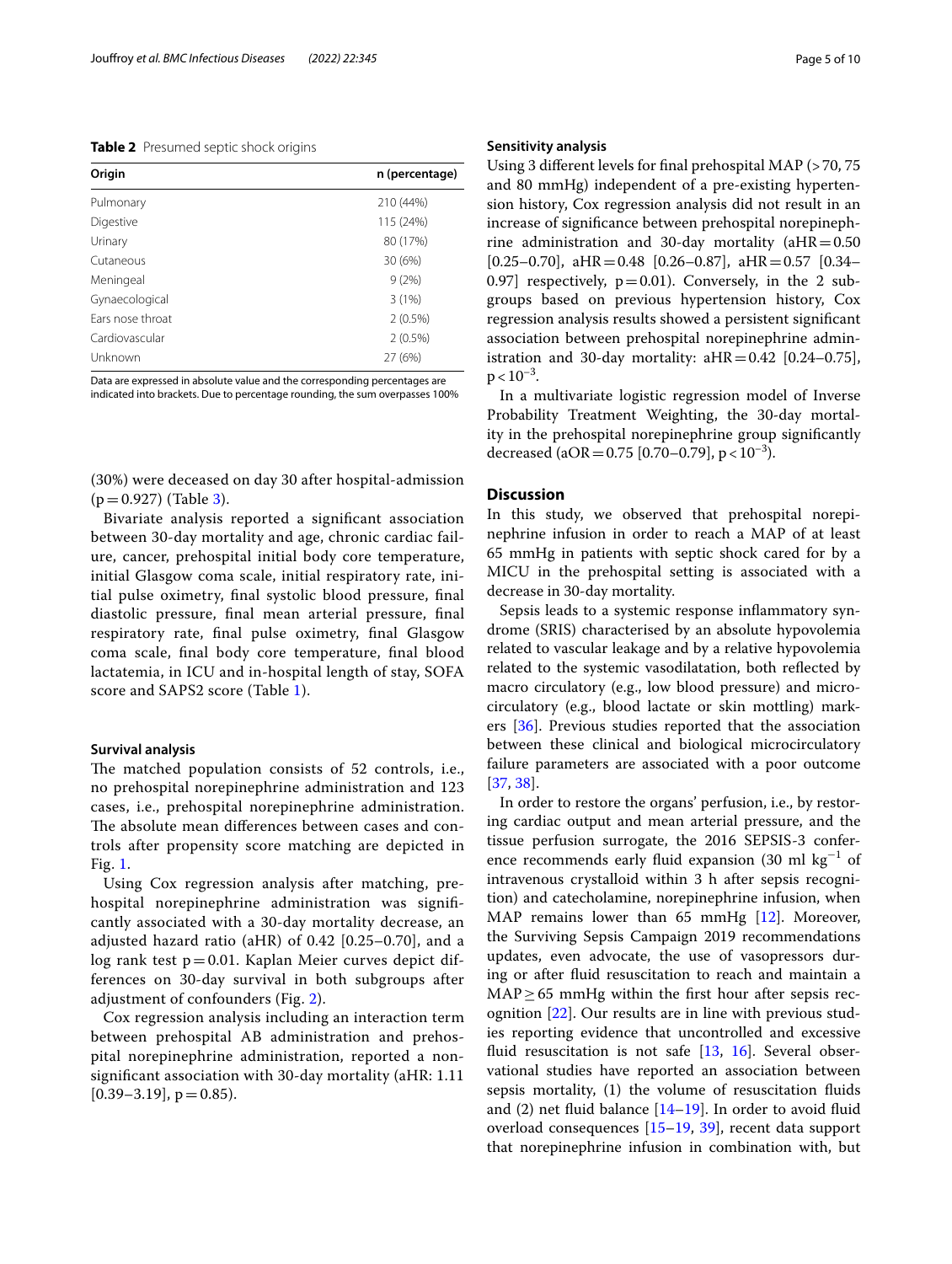|                                                        | Non early NE ( $n = 335$ ) | Early NE $(n=143)$ | p value     |
|--------------------------------------------------------|----------------------------|--------------------|-------------|
| Demographics                                           |                            |                    |             |
| Age (years)                                            | $70 + 16$                  | $67 + 12$          | 0.066       |
| Hypertension                                           | 145 (43%)                  | 51 (36%)           | 0.122       |
| Chronic cardiac failure                                | 74 (22%)                   | 31 (22%)           | 0.921       |
| Diabetes mellitus                                      | 84 (25%)                   | 45 (31%)           | 0.150       |
| Cancer history                                         | 118 (35%)                  | 51 (36%)           | 0.927       |
| COPD                                                   | 43 (13%)                   | 27 (19%)           | 0.089       |
| Chronic renal failure                                  | 53 (16%)                   | 15 (10%)           | 0.129       |
| Prehospital                                            |                            |                    |             |
| SBP (mmHg)                                             | $104 \pm 45$               | $84 + 26$          | $< 10^{-3}$ |
| DBP (mmHg)                                             | $61 \pm 19$                | $50 + 21$          | $< 10^{-3}$ |
| MAP (mmHg)                                             | $74 + 21$                  | $61 + 22$          | $< 10^{-3}$ |
| HR (beats min <sup>-1</sup> )                          | $113 \pm 28$               | $116 + 30$         | 0.323       |
| $RR$ (movements min <sup>-1</sup> )                    | $30$ [22-36]               | $29$ [22-35]       | 0.964       |
| Pulse oximetry (%)                                     | 92 [85-96]                 | 92 [84-96]         | 0.225       |
| Body core temperature (°C)                             | 38.4 [36.9-39.1]           | 38.0 [36.1-39.1]   | 0.078       |
| Glasgow coma scale                                     | $15$ [13-15]               | $14$ [10-15]       | $< 10^{-3}$ |
| Blood lactate (mmol $ ^{-1}$ )                         | $5.4 \pm 3.1$              | $6.7 \pm 3.7$      | 0.006       |
| Fluid expansion (ml)                                   | 700 [500-1000]             | 1000 [750-1500]    | $< 10^{-3}$ |
| Fluid expansion indexed on body weight (ml $kg^{-1}$ ) | $12 \pm 8$                 | $18 + 10$          | $< 10^{-3}$ |
| Norepinephrine administration                          | $0(0\%)$                   | 143 (100%)         |             |
| Norepinephrine dose (mcg $kg^{-1}$ min <sup>-1</sup> ) | $0.25$ [0.13-0.47]         |                    |             |
| Prehospital AB administration                          | 92 (33%)                   | 32 (22%)           | 0.206       |
| Prehospital duration (min)                             | $73 + 29$                  | $80 + 36$          | 0.093       |
| Hospital                                               |                            |                    |             |
| Initial SBP (mmHg)                                     | $105 \pm 25$               | $104 \pm 27$       | 0.761       |
| Initial DBP (mmHq)                                     | $62 \pm 18$                | $61 \pm 20$        | 0.887       |
| Initial MBP (mmHg)                                     | $76 + 19$                  | $76 + 22$          | 0.891       |
| Initial HR (beats min <sup>-1</sup> )                  | $108 + 25$                 | $104 \pm 26$       | 0.067       |
| Initial RR (movements $min^{-1}$ )                     | 25 [20-32]                 | 22 [17-30]         | 0.002       |
| Initial pulse oximetry (%)                             | 97 [94-99]                 | 97 [95-99]         | 0.303       |
| Initial body core temperature (°C)                     | 38.0 [36.0-39.0]           | 36.1 [35.8-39.1]   | 0.768       |
| Initial Glasgow coma scale                             | $15[14-15]$                | 14 [14-15]         | 0.890       |
| Initial blood lactate (mmol $I^{-1}$ )                 | $4.0 \pm 3.1$              | $5.1 \pm 3.9$      | 0.004       |
| SOFA score                                             | $5[3-9]$                   | $8[5-10]$          | $< 10^{-3}$ |
| SAPS2 score                                            | $59 + 20$                  | $63 + 24$          | 0.091       |
| In-ICU length of stay (days)                           | $3[1-8]$                   | $6[3-10]$          | 0.023       |
| In-hospital length of stay (days)                      | $10$ [5-18]                | $12[6-21]$         | 0.107       |

**Table 3** Characteristics of patients with prehospital norepinephrine administration (early NE) and patients without prehospital norepinephrine administration (non early NE)

Results were expressed as mean and standard deviation for quantitative parameters (normal distribution), as median and interquartile range for quantitative parameters (non-Gaussian distribution), and as absolute value and percentage for qualitative parameters. The p-value corresponds to the comparison between patients with prehospital norepinephrine administration (early NE) and patients without prehospital norepinephrine administration (non early NE)

*SBP* systolic blood pressure, *DBP* diastolic blood pressure, *MBP* mean blood pressure, *HR* heart rate, *RR* respiratory rate, *ICU* intensive care unit, *SOFA* sequential organ failure assessment, *SAPS2* simplifed acute physiology score 2nd version, *HIV* human immunodefciency virus, *COPD* chronic obstructive pulmonary disease, *AB* antibiotic therapy, *min* minutes

Values in bold indicate a p-value<0.05 between living and deceased patients

not without [40], fuid resuscitation is feasible without increasing adverse efects [41]. Moreover, norepinephrine should be started as soon as possible without expecting fluid resuscitation failure in order to prevent organ(s) dysfunction as observed for acute kidney injury directly infuenced by both severity and duration of hypotension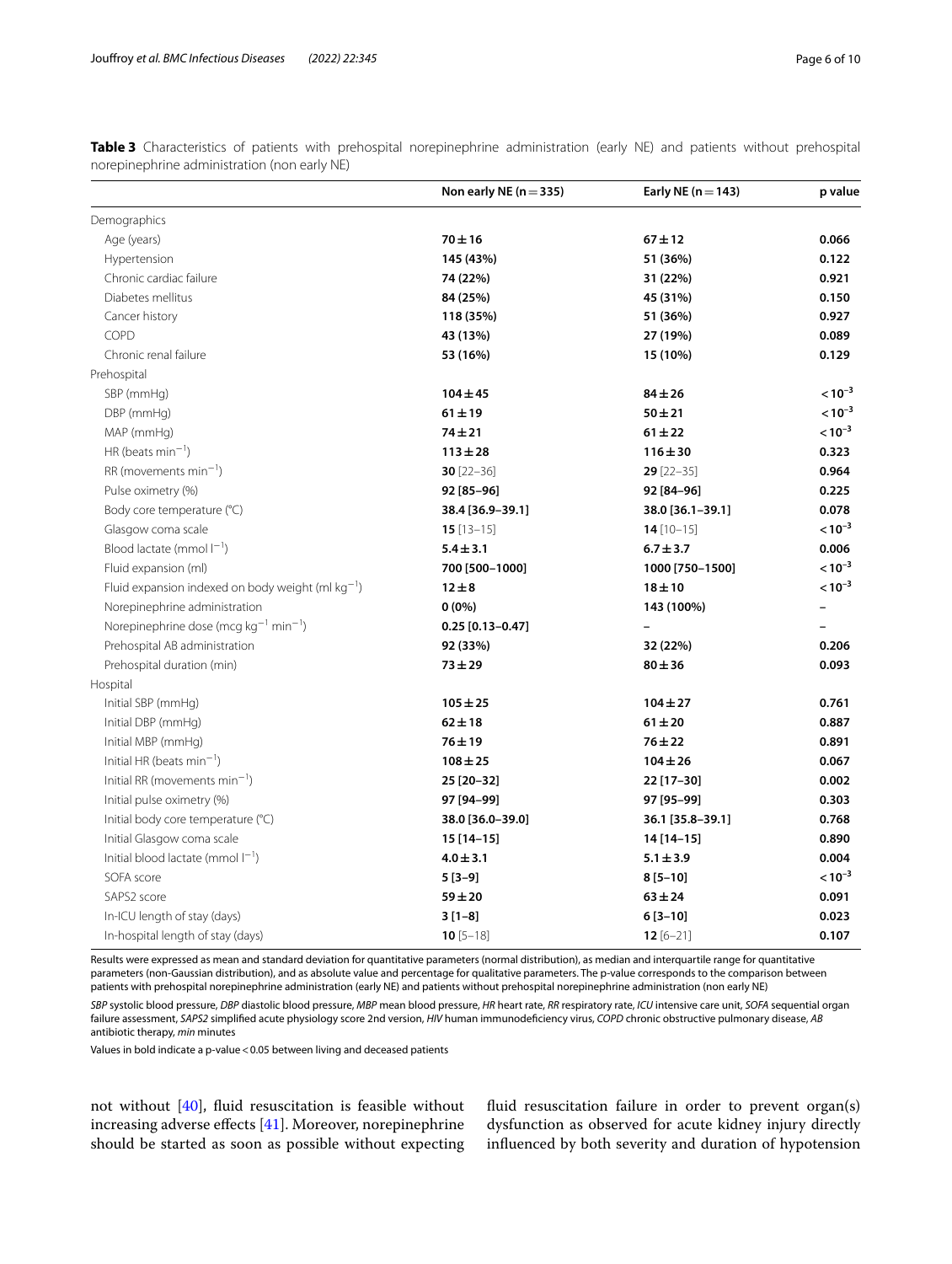

[42–44]. Beyond this, acute kidney injury prevention, and early norepinephrine administration is also associated with a mortality decrease  $[28, 45-48]$ . The beneficial efects of norepinephrine are mediated by the cardiac output increase related to the cardiac preload and contractility increases, and an improvement in microcirculation [45]. A strength of our study relies on the fact that norepinephrine administration is started (1) within the frst hour after septic shock diagnosis and (2) before the end of the fuid resuscitation according to the recent Surviving Sepsis Campaign 2019 recommendations updates [22] without any adverse effects. Moreover, contrary to

previous studies where the T0 time for "1-h bundle" initiation sufers from variability, in our study the T0 time is the same for every patient, even if the delays from sepsis occurrence varies among patients.

The SEPSIS-3 conference  $[12]$  and the Surviving Sepsis Campaign [11] recommend a MAP target of at least 65 mmHg. Nevertheless, a unique MAP target, without taking into account the underlying cardiovascular condition, especially hypertension history, does not appear adequate from a physiological point of view. Chronic hypertension induces physiological changes (e.g., the right shift of brain autoregulation) [26, 49, 50] and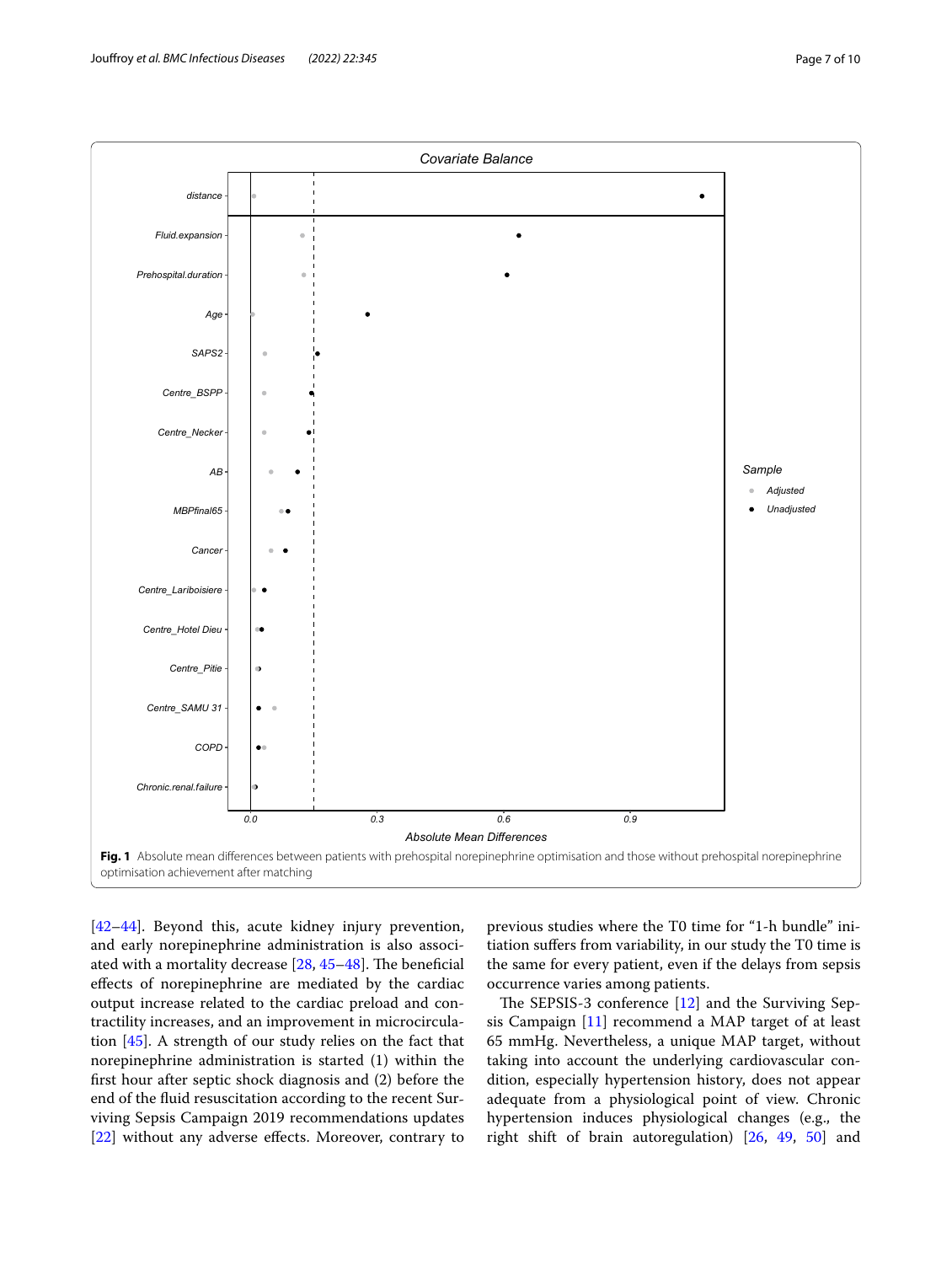

previous studies reported benefts of reaching a higher MAP on cardiac function  $[51–53]$ , on microcirculation [54], and on renal function [43]. Recently, Lee et al. reported a better prognosis with a MAP target between 75 and 85 mmHg [55], which we also observed in the subgroup of patients with hypertension history. Consequently, we believe that hypertension history should be taken into account even at the very early stage of septic shock resuscitation.

Contrary to previous results [29], the lack of a signifcance in survival between prehospital antibiotic therapy and no prehospital antibiotic therapy may be explained by the relative higher weight of hemodynamic achievement vs early antibiotic therapy. If early appropriate treatments implementation, especially antibiotic therapy and hemodynamic optimization [12, 29, 56–61], is crucial, a sufficient tissue perfusion pressure achievement is all the more important to allow the antibiotic therapy to reach infected tissues [62, 63].

This study presents some limitations that should be considered.

This is a retrospective study; therefore, we cannot conclude that physicians prescribed norepinephrine administration after or before fuid expansion failure nor for a specifc mean arterial pressure target. Data were collected from prehospital and ICU-medical reports leading to the possibility of a misclassification bias. The generalization of the results obtained from adult septic shock patients is not transposable to paediatric patients. The statistical analysis allows only conclusion for a link between 30-day mortality and prehospital norepinephrine administration, not a causality link. We do not report the incidence of adverse events related to the peripheral norepinephrine infusion. The specificity of the French prehospital emergency medical service based on MICU afects the results' external validity. However, the herein study results suggest that (1) the treatments instituted in the prehospital setting afect the outcome more than the EMS organisation, and (2) that taking into account underlying hypertension history is important.

Beyond all the previous considerations, our study strength is that we considered the sicker septic patients, i.e., those with septic shock, for whom hemodynamic restauration cannot sufer from any delay. Nevertheless, our results must be confrmed by larger prospective studies in order to confrm the real impact of very early norepinephrine administration, considering the possibility of an underlying hypertension.

## **Conclusion**

Prehospital norepinephrine infusion in order to reach a mean arterial pressure>65 mmHg is associated with a decrease in 30-day mortality in patients with septic shock cared for by a mobile intensive care unit in the prehospital setting. Previous hypertension history should be considered from the prehospital stage of septic shock resuscitation to determine the optimal mean arterial pressure target. Prospective studies are needed to confrm that very early norepinephrine infusion allow to increase septic shock survival.

#### **Abbreviations**

MICU: Mobile Intensive Care Unit intervention; ICU: Intensive Care Unit intervention; MAP: Mean arterial pressure; SS: Septic shock; SAMU: Urgent medical aid service; SMUR: Mobile emergency and resuscitation service; ED: Emergency department; SFAR: French Society of Anaesthesia and Intensive Care; SRLF: French Society of Intensive Care; SAP: Systolic arterial pressure; DAP: Diastolic arterial pressure; HR: Heart rate; SpO<sub>2</sub>: Pulse oximetry; RR: Respiratory rate; GCS: Glasgow coma scale; LOS: Length of stay; SOFA: Sequential organ failure assessment; SAPS 2: Simplifed acute physiology score; IPTW: Inverse probability treatment weighting; ORa: Adjusted odds ratio; aHR: Adjusted Hazard ratio.

#### **Acknowledgements**

None.

#### **Author contributions**

(I) Conception and design: RJ, P-NG, (II) Administrative support: RJ, (III) Provision of study materials or patients: RJ, AH, BG, PT, JB, VB, PE, BV, P-NG, EB-L, (IV) Collection and assembly of data: RJ, P-NG, AH, EB-L, BG, (V) Data analysis and interpretation: RJ, AH, P-NG. All authors read, approved consent for publication. All authors read and approved the fnal manuscript.

#### **Funding** None.

**Availability of data and materials**

Data and material are available on reasonable request.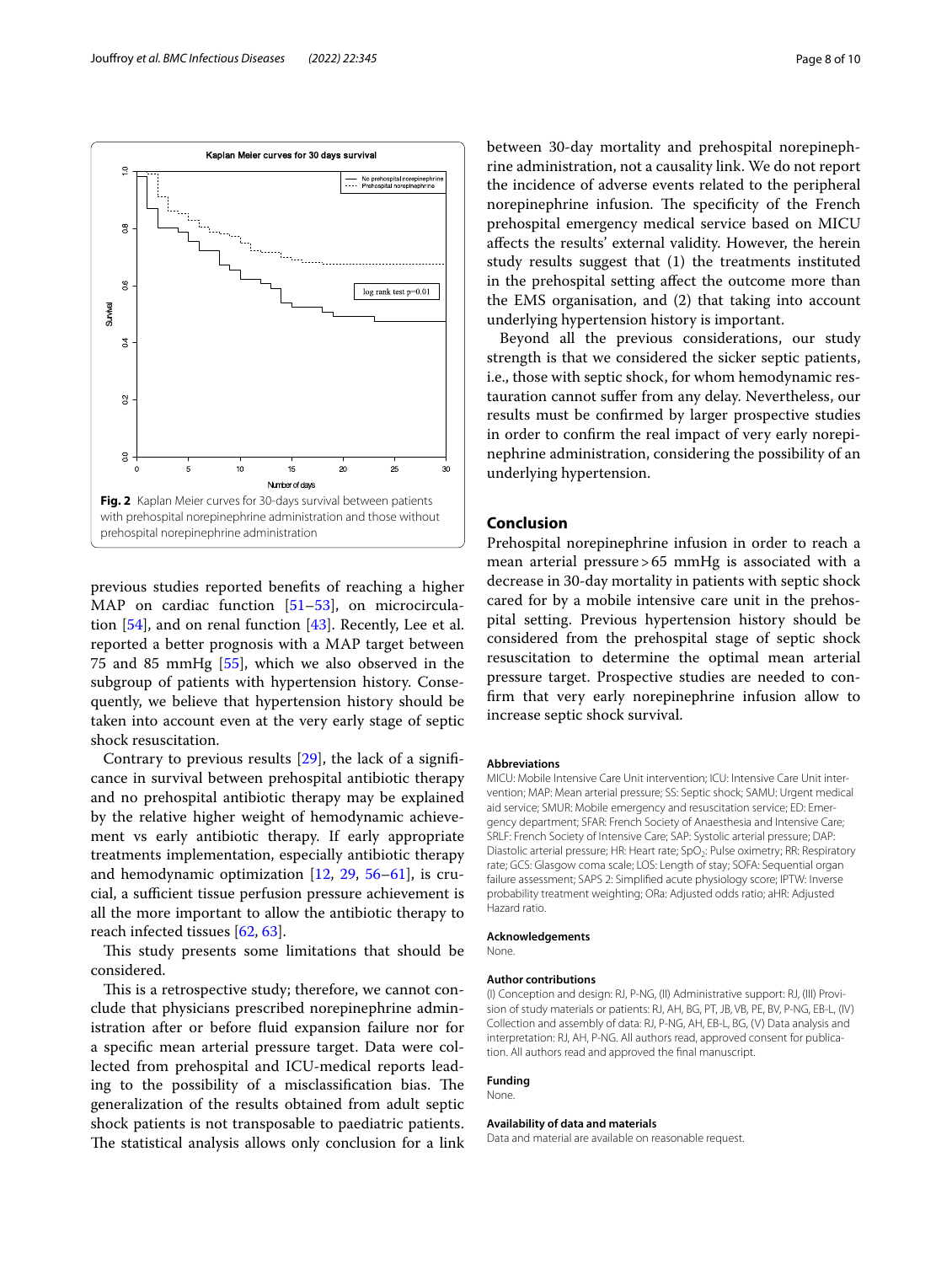#### **Declarations**

#### **Ethics approval and consent to participate**

All methods were carried out in accordance with the Declaration of Helsinki. The French Society of Anaesthesia and Intensive Care ethics committee considered that consent of patients was waived for participation in this observational study. The study was approved by the French Society of Anaesthesia and Intensive Care ethics committee on 2017, December 12th (Ref number: IRB 00010254-2017-026).

#### **Consent for publication**

Not applicable.

#### **Competing interests**

None of the author.

#### **Author details**

<sup>1</sup> Intensive Care Unit, Ambroise Paré Hospital, Assistance Publique Hôpitaux Paris and Paris Saclay University, 9 avenue Charles de Gaulle, 92100 Boulogne-Billancourt, France. <sup>2</sup>Intensive Care Unit, Anaesthesiology, SAMU, Necker Enfants Malades Hospital, Assistance Publique, Hôpitaux Paris, Paris, France.<sup>3</sup> Centre de Recherche en Epidémiologie et Santé des Populations, U1018 INSERM, Paris Saclay University, Paris, France. <sup>4</sup>Institut de Recherche bioMédicale et d'Epidémiologie du Sport, EA7329, INSEP, Paris University, Paris, France. <sup>5</sup>EA 7525 Université des Antilles, Pointe-à-Pitre, France. <sup>6</sup>Department of Emergency Medicine, SAMU 31, University Hospital of Toulouse, Toulouse, France. <sup>7</sup> Paris Fire Brigade, Paris, France. <sup>8</sup> Emergency Department, Cochin Hospital, Paris, France. <sup>9</sup>Intensive Care Unit, SMUR, Pitie Salpêtriere Hospital, Assistance Publique, Hôpitaux Paris, 47 Boulevard de l'Hôpital, 75013 Paris, France. 10SAMU 31, Centre Hospitalier Intercommunal Castres-Mazamet, Castres, France. <sup>11</sup>SAMU 972 University Hospital of Martinique, Fort-de-France, Martinique, France. 12Emergency Department, SMUR, Hôtel Dieu Hospital, Assistance Publique, Hôpitaux Paris, Paris, France.

#### Received: 24 July 2021 Accepted: 21 February 2022 Published online: 06 April 2022

#### **References**

- 1. Fleischmann C, Scherag A, Adhikari NK, Hartog CS, Tsaganos T, Schlattmann P, et al. Assessment of global incidence and mortality of hospitaltreated. Sepsis current estimates and limitations. Am J Respir Crit Care Med. 2016;193(3):259–72.
- 2. Gaieski DF, Edwards JM, Kallan MJ, Carr BG. Benchmarking the incidence and mortality of severe sepsis in the United States. Crit Care Med. 2013;41(5):1167–74.
- 3. Rudd KE, Johnson SC, Agesa KM, Shackelford KA, Tsoi D, Kievlan DR, et al. Global, regional, and national sepsis incidence and mortality, 1990–2017: analysis for the Global Burden of Disease Study. Lancet. 2020;395(10219):200–11.
- 4. Vincent JL, Jones G, David S, Olariu E, Cadwell KK. Frequency and mortality of septic shock in Europe and North America: a systematic review and meta-analysis. Crit Care. 2019;23(1):196.
- 5. Martin GS, Mannino DM, Eaton S, Moss M. The epidemiology of sepsis in the United States from 1979 through 2000. N Engl J Med. 2003;348(16):1546–54.
- Ranieri VM, Thompson BT, Barie PS, Dhainaut JF, Douglas IS, Finfer S, et al. Drotrecogin alfa (activated) in adults with septic shock. N Engl J Med. 2012;366(22):2055–64.
- 7. Kumar A, Ellis P, Arabi Y, Roberts D, Light B, Parrillo JE, et al. Initiation of inappropriate antimicrobial therapy results in a fvefold reduction of survival in human septic shock. Chest. 2009;136(5):1237–48.
- 8. Liu V, Escobar GJ, Greene JD, Soule J, Whippy A, Angus DC, et al. Hospital deaths in patients with sepsis from 2 independent cohorts. JAMA. 2014;312(1):90–2.
- 9. Levy MM, Evans LE, Rhodes A. The surviving sepsis campaign bundle: 2018 update. Crit Care Med. 2018;46(6):997–1000.
- 10. De Backer D, Orbegozo Cortes D, Donadello K, Vincent JL. Pathophysiology of microcirculatory dysfunction and the pathogenesis of septic shock. Virulence. 2014;5(1):73–9.
- 11. Rhodes A, Evans LE, Alhazzani W, Levy MM, Antonelli M, Ferrer R, et al. Surviving sepsis campaign: international guidelines for management of sepsis and septic shock: 2016. Intensive Care Med. 2017;43(3):304–77.
- 12. Singer M, Deutschman CS, Seymour CW, Shankar-Hari M, Annane D, Bauer M, et al. The Third International Consensus Defnitions for Sepsis and Septic Shock (Sepsis-3). JAMA. 2016;315(8):801–10.
- 13. Levy MM, Evans LE, Rhodes A. The surviving sepsis campaign bundle: 2018 update. Intensive Care Med. 2018;44(6):925–8.
- 14. Kelm DJ, Perrin JT, Cartin-Ceba R, Gajic O, Schenck L, Kennedy CC. Fluid overload in patients with severe sepsis and septic shock treated with early goal-directed therapy is associated with increased acute need for fuid-related medical interventions and hospital death. Shock. 2015;43(1):68–73.
- 15. Boyd JH, Forbes J, Nakada TA, Walley KR, Russell JA. Fluid resuscitation in septic shock: a positive fuid balance and elevated central venous pressure are associated with increased mortality. Crit Care Med. 2011;39(2):259–65.
- 16. Marik PE, Malbrain M. The SEP-1 quality mandate may be harmful: how to drown a patient with 30 mL per kg fuid! Anaesthesiol Intensive Ther. 2017;49(5):323–8.
- 17. Sakr Y, Rubatto Birri PN, Kotfs K, Nanchal R, Shah B, Kluge S, et al. Higher fuid balance increases the risk of death from sepsis: results from a large international audit. Crit Care Med. 2017;45(3):386–94.
- 18. Sirvent JM, Ferri C, Baro A, Murcia C, Lorencio C. Fluid balance in sepsis and septic shock as a determining factor of mortality. Am J Emerg Med. 2015;33(2):186–9.
- 19. Silversides JA, Major E, Ferguson AJ, Mann EE, McAuley DF, Marshall JC, et al. Conservative fuid management or deresuscitation for patients with sepsis or acute respiratory distress syndrome following the resuscitation phase of critical illness: a systematic review and meta-analysis. Intensive Care Med. 2017;43(2):155–70.
- 20. Byrne L, Obonyo NG, Diab SD, Dunster KR, Passmore MR, Boon AC, et al. Unintended consequences: fuid resuscitation worsens shock in an ovine model of endotoxemia. Am J Respir Crit Care Med. 2018;198(8):1043–54.
- 21. Scheeren TWL, Bakker J, De Backer D, Annane D, Asfar P, Boerma EC, et al. Current use of vasopressors in septic shock. Ann Intensive Care. 2019;9(1):20.
- 22. Chen AX, Simpson SQ, Pallin DJ. Sepsis guidelines. N Engl J Med. 2019;380(14):1369–71.
- 23. Brun-Buisson C, Meshaka P, Pinton P, Vallet B, Group ES. EPISEPSIS: a reappraisal of the epidemiology and outcome of severe sepsis in French intensive care units. Intensive Care Med. 2004;30(4):580–8.
- 24. Joufroy R, Gilbert B, Gueye PN, Tourtier JP, Bloch-Laine E, Ecollan P, et al. Prehospital hemodynamic optimisation is associated with a 30-day mortality decrease in patients with septic shock. Am J Emerg Med. 2021;45:105–11.
- 25. Varpula M, Tallgren M, Saukkonen K, Voipio-Pulkki LM, Pettila V. Hemodynamic variables related to outcome in septic shock. Intensive Care Med. 2005;31(8):1066–71.
- 26. Dunser MW, Takala J, Ulmer H, Mayr VD, Luckner G, Jochberger S, et al. Arterial blood pressure during early sepsis and outcome. Intensive Care Med. 2009;35(7):1225–33.
- 27. Maheshwari K, Nathanson BH, Munson SH, Khangulov V, Stevens M, Badani H, et al. The relationship between ICU hypotension and inhospital mortality and morbidity in septic patients. Intensive Care Med. 2018;44(6):857–67.
- 28. Li Y, Li H, Zhang D. Timing of norepinephrine initiation in patients with septic shock: a systematic review and meta-analysis. Crit Care. 2020;24(1):488.
- 29. Joufroy R, Gilbert B, Tourtier JP, Bloch-Laine E, Ecollan P, Bounes V, et al. Impact of prehospital antibiotic therapy on septic shock mortality. Prehosp Emerg Care. 2020;25:1–8.
- 30. Joufroy R, Saade A, Muret A, Philippe P, Michaloux M, Carli P, et al. Fluid resuscitation in pre-hospital management of septic shock. Am J Emerg Med. 2018;36(10):1754–8.
- 31. Adnet F, Lapostolle F. International EMS systems: France. Resuscitation. 2004;63(1):7–9.